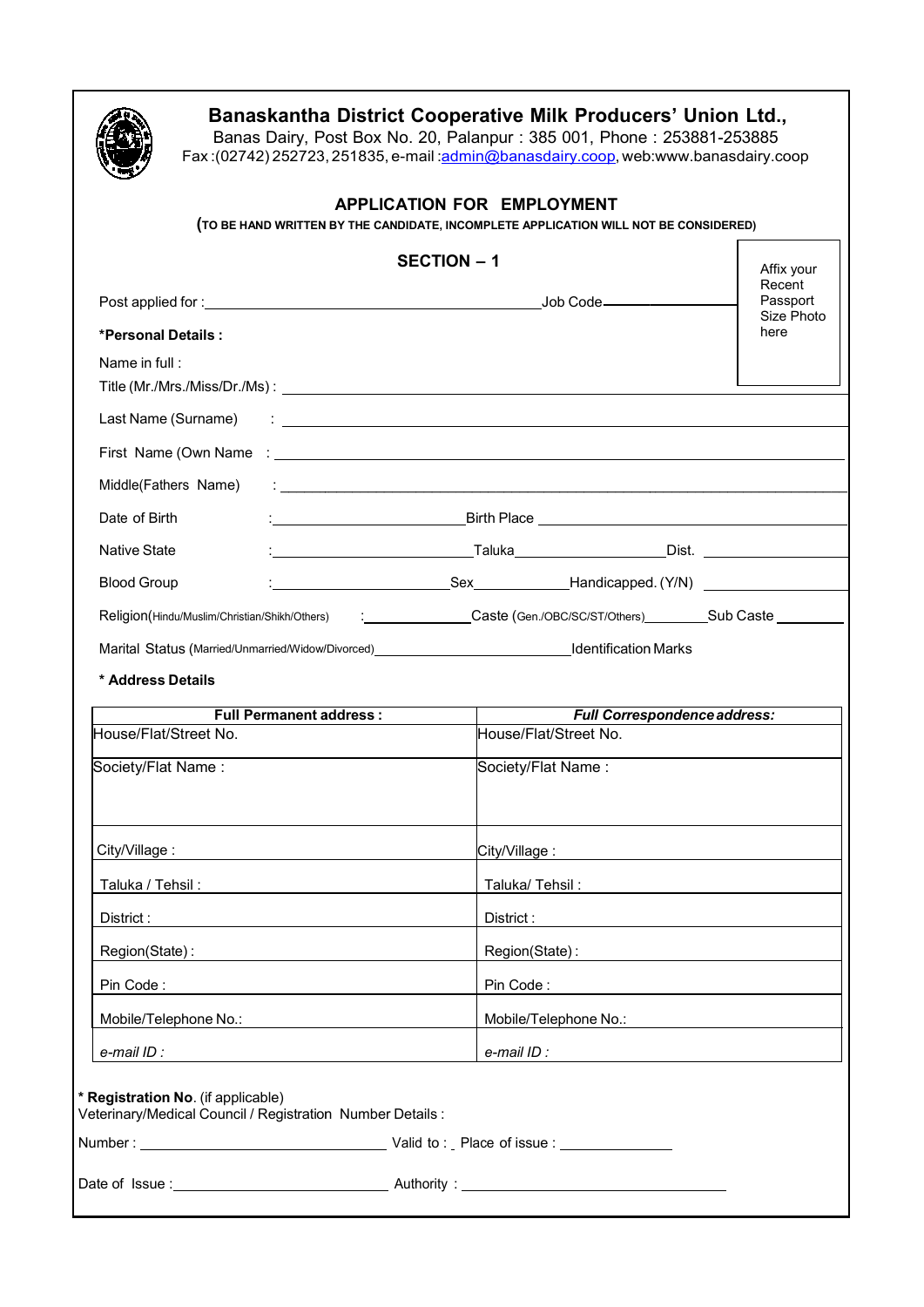|                                             |                    |                            |         |                              | <b>SECTION - 2</b><br>Please provide details of family (Father, Mother, Brother, Sister, Spouse & Child details), starting with Father: |                  |                          |            |
|---------------------------------------------|--------------------|----------------------------|---------|------------------------------|-----------------------------------------------------------------------------------------------------------------------------------------|------------------|--------------------------|------------|
|                                             | Name               |                            |         | <b>Relation ship</b>         | Date of Birth                                                                                                                           | Occupation       | Qualification            |            |
| <b>First Name</b>                           | <b>Middle Name</b> |                            |         | (Mandatory)                  |                                                                                                                                         |                  |                          |            |
|                                             |                    |                            |         |                              |                                                                                                                                         |                  |                          |            |
|                                             |                    |                            |         |                              |                                                                                                                                         |                  |                          |            |
|                                             |                    |                            |         |                              |                                                                                                                                         |                  |                          |            |
|                                             |                    |                            |         |                              |                                                                                                                                         |                  |                          |            |
|                                             |                    |                            |         |                              |                                                                                                                                         |                  |                          |            |
|                                             |                    |                            |         |                              |                                                                                                                                         |                  |                          |            |
|                                             |                    |                            |         |                              | *Are any of your relatives working with / Employee of Banas Dairy. If Yes, give name & details :                                        |                  |                          |            |
| * Languages Known                           |                    |                            |         |                              | <b>SECTION - 3</b>                                                                                                                      |                  |                          |            |
| Name of Mother Tongue:                      |                    |                            |         |                              |                                                                                                                                         |                  |                          |            |
| Name of                                     |                    | Gujarati                   | Hindi   | English                      |                                                                                                                                         |                  | Mother Tongue            |            |
| Language                                    |                    |                            |         |                              |                                                                                                                                         |                  |                          |            |
| Speak                                       |                    |                            |         |                              |                                                                                                                                         |                  |                          |            |
| Read                                        |                    |                            |         |                              |                                                                                                                                         |                  |                          |            |
| Have you been ever convicted / prosecuted ? |                    |                            |         |                              |                                                                                                                                         |                  | Yes/No.                  |            |
| If yes, give details                        |                    |                            |         |                              |                                                                                                                                         |                  |                          |            |
| Academic Data:                              |                    |                            |         |                              | <b>SECTION - 4</b><br>Latest Qualification at the time of Recruitment with Percentage : ___                                             |                  |                          |            |
| Course /<br>Qualification                   | year of            | Month & Month &<br>Year of |         | Details of Course /<br>Trade | School / College<br>Board / University &                                                                                                | Main<br>Subjects | Medium of<br>Instruction | Result     |
|                                             | Starting           | Passing                    |         | (Mandatory)                  | institute                                                                                                                               |                  |                          | Percentage |
| S.S.C.                                      |                    |                            | General |                              |                                                                                                                                         |                  |                          |            |
| H.S.C                                       |                    |                            |         |                              |                                                                                                                                         |                  |                          |            |
| 1.7.1.                                      |                    |                            |         |                              |                                                                                                                                         |                  |                          |            |
|                                             |                    |                            |         |                              |                                                                                                                                         |                  |                          |            |
| Diploma                                     |                    |                            |         |                              |                                                                                                                                         |                  |                          |            |
| Graduate                                    |                    |                            |         |                              |                                                                                                                                         |                  |                          |            |
| Post Graduate                               |                    |                            |         |                              |                                                                                                                                         |                  |                          |            |